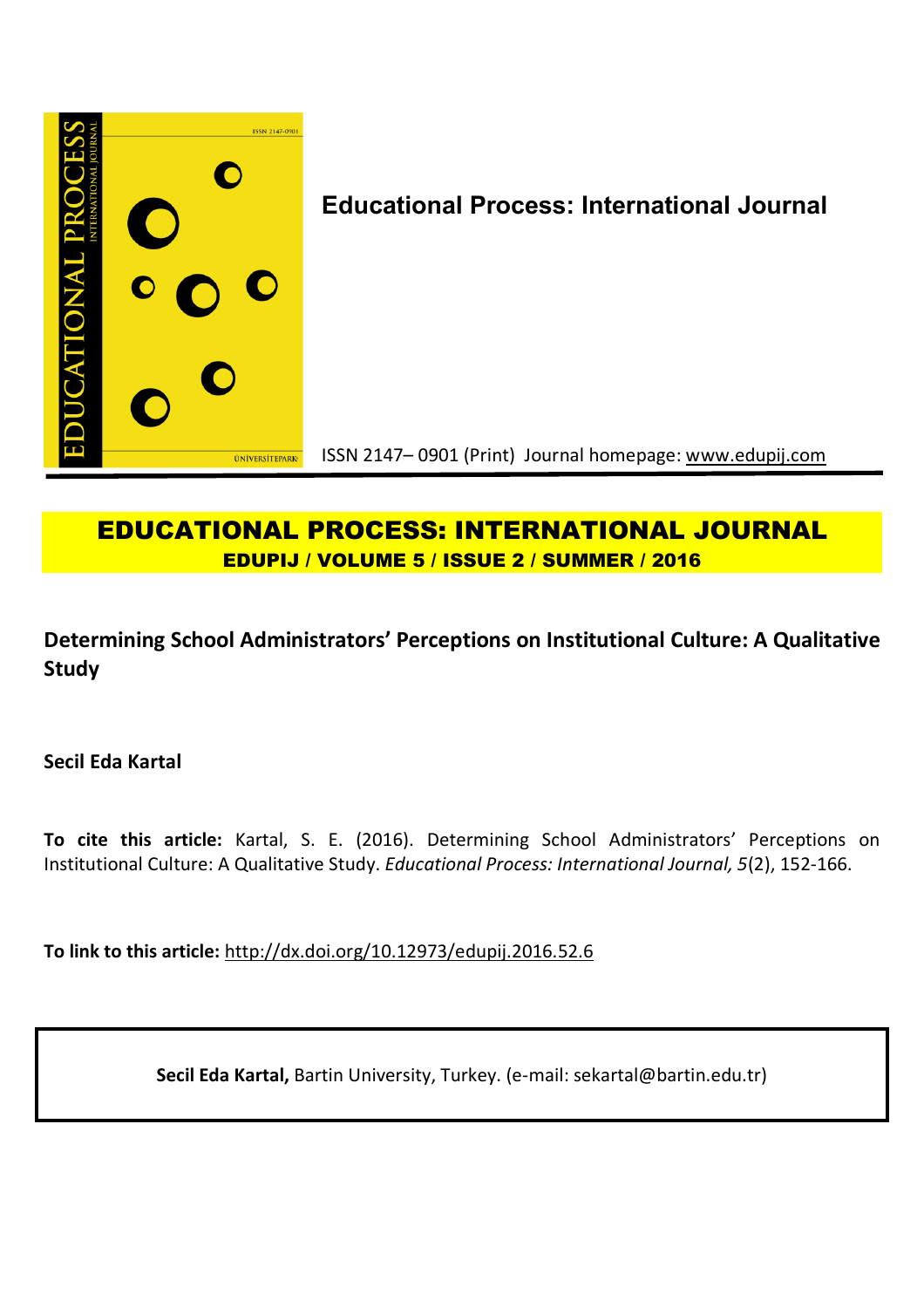# **Determining School Administrators' Perceptions on Institutional Culture: A Qualitative Study**

## SECIL EDA KARTAL

### **Abstract**

Schools, the where educational activities are carried out, are among the major institutions society considers as important. Schools undertake strategic responsibilities in maintaining cultural values and conveying them to future generations. The primary responsibility in achieving these missions is assigned to the school administrators. The purpose of this study is to determine the perceptions of school administrators on institutional culture. This is a qualitative study conducted on school administrators who were selected based on the volunteering principle. Perceptions of school administrators concerning their institutions' culture and the differences between their institutional culture and other institution's cultures were determined and analyzed. Findings of this study suggest that school administrators have both positive and negative opinions regarding their institutional culture and cultural difference. While love-respect, collaboration-solidarity and common history were prominent positive opinions; lack of communication, lack of shared values and low expectation were prominent negative opinions. In addition, participants stated the environment as a crucial factor when defining culture.

**Keywords:** school, culture, institutional culture, school administrator, cultural perception.

> $\sqrt{ref}$  DOI: 10.12973/edupij.2016.52.6 ………………………………………........….....………………………………...…………… EDUPIJ / ISSN 2147– 0901 © 2016 Copyright © 2016 by ÜNİVERSİTEPARK Limited edupij.com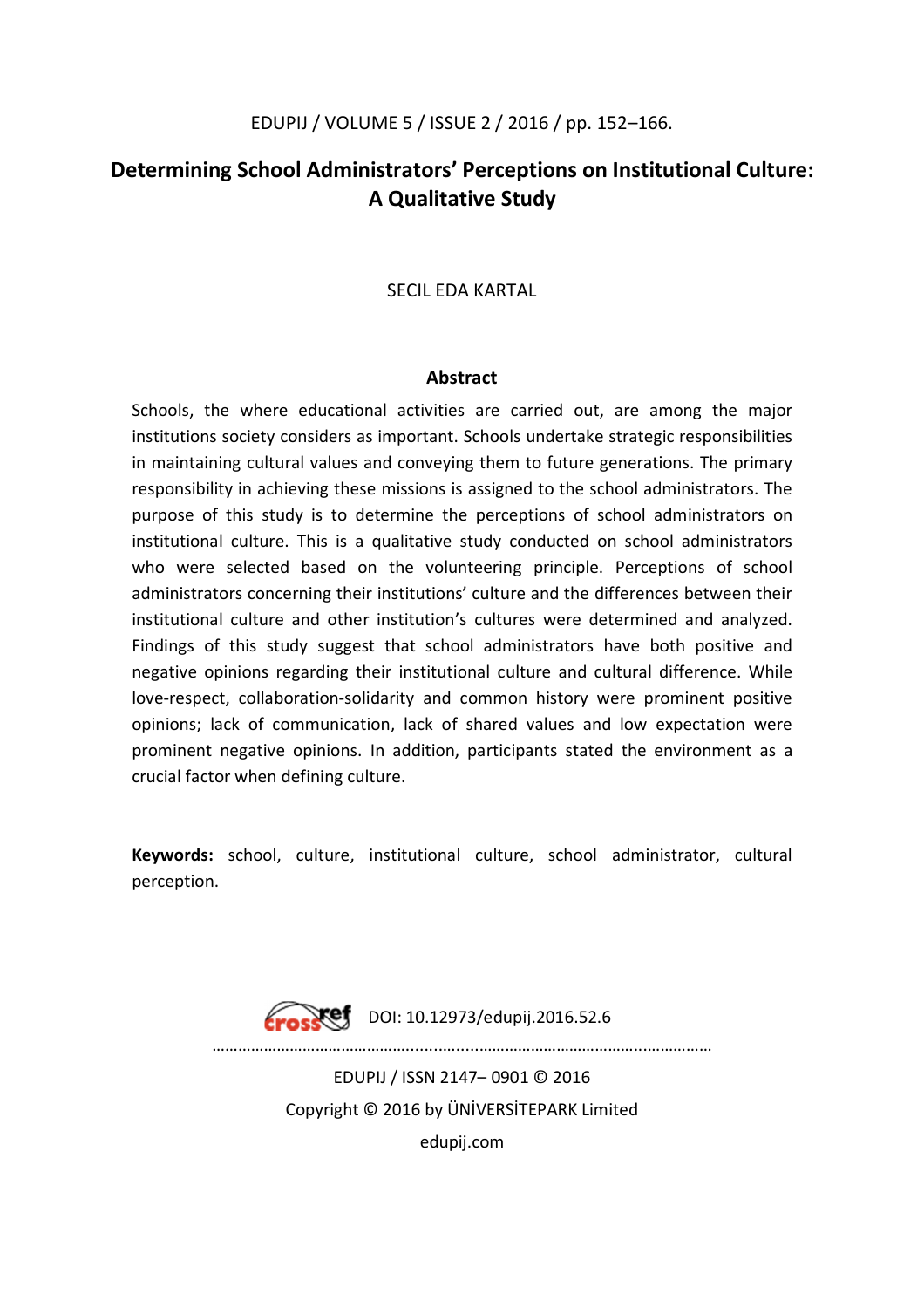#### **Introduction**

Organizations have different characteristics based on the area of service and their goals. These differences bring about unique cultural features such as values, beliefs, traditions, customs, and habits. The informal organizational structure is inevitably effective in the organizations completing their formal functions. The shared values and beliefs workers generate within the formal organizational structure, the high expectation in achieving the shared goal, the way of communication, and the norms they create brings about the need to consider the organization with a cultural viewpoint (Kilmann, Saxton, & Serpa, 1986; Tierney, 1988; Terzi, 2000; Glisson & James, 2002). With this respect, organizational culture has become a subject in primary concern for studies in the field of education and management. The reason for this is because the organization's cultural dimension remains in the center of organizational operations and directly affects workers' behaviors (Hofstede, 1998; Alvesson, 2012). If an institution's organizational culture is effective, than bureaucratic operations will be required less, and planning and decision-making processes will be facilitated. Standardizing the practices and processes within an organization will promote a convenient working environment and increase organizational productivity (Sezgin, 2010). With this respect, Sisman (2007), considering it as an individual and social phenomenon, developed various definitions for culture:

- The social heritage the individual gains from the group / society;
- The individual's way of thinking, feeling and believing;
- A society's way of living;
- The way of solving problems, the pattern of learned behaviors;
- The normative system for organizing behaviors;
- Everything that humans create as a response to what exists in nature;
- A tool for sovereignty and legitimacy.

It is evident in these definitions that there are no single definitions recognized for the concept of culture. Similarly, there are no single and clear definitions for organizational culture either. According to the literature, researchers have recognized the common features of the structure of organizational culture. These are; integrality, historic, anthropological, social structure, uncertainty, and difficult change (Hofstede, Neuijen, Ohayv, & Sanders, 1990). Schein (2010) states that there are elements such as group norms, adopted values, philosophy, climate, organizational culture, secret talents, shared meanings, rituals and ceremonies that organizational culture should embody. According to Cooke and Rousseau (1988), these elements will be evident in the attitudes of the workers. With the meaning organizational culture gained throughout time, it became efficient enough to define the assumptions, values, beliefs, norms, perceptions of the members of the organization. Together with all these features, it became the "rule of the game" (Celikten, 2003).

Studies on organizational culture indicate that; organizational culture consists of various abstract factors which complement each other. Culture has crucial functions which shape human behavior and determine organizational performance. Culture, guides people, increases shared values by strengthening interpersonal ties, and connects workers to the organization and the organization to the society. Culture is a factor which, through the means of norms, values and beliefs, affects how workers will operate, how problems should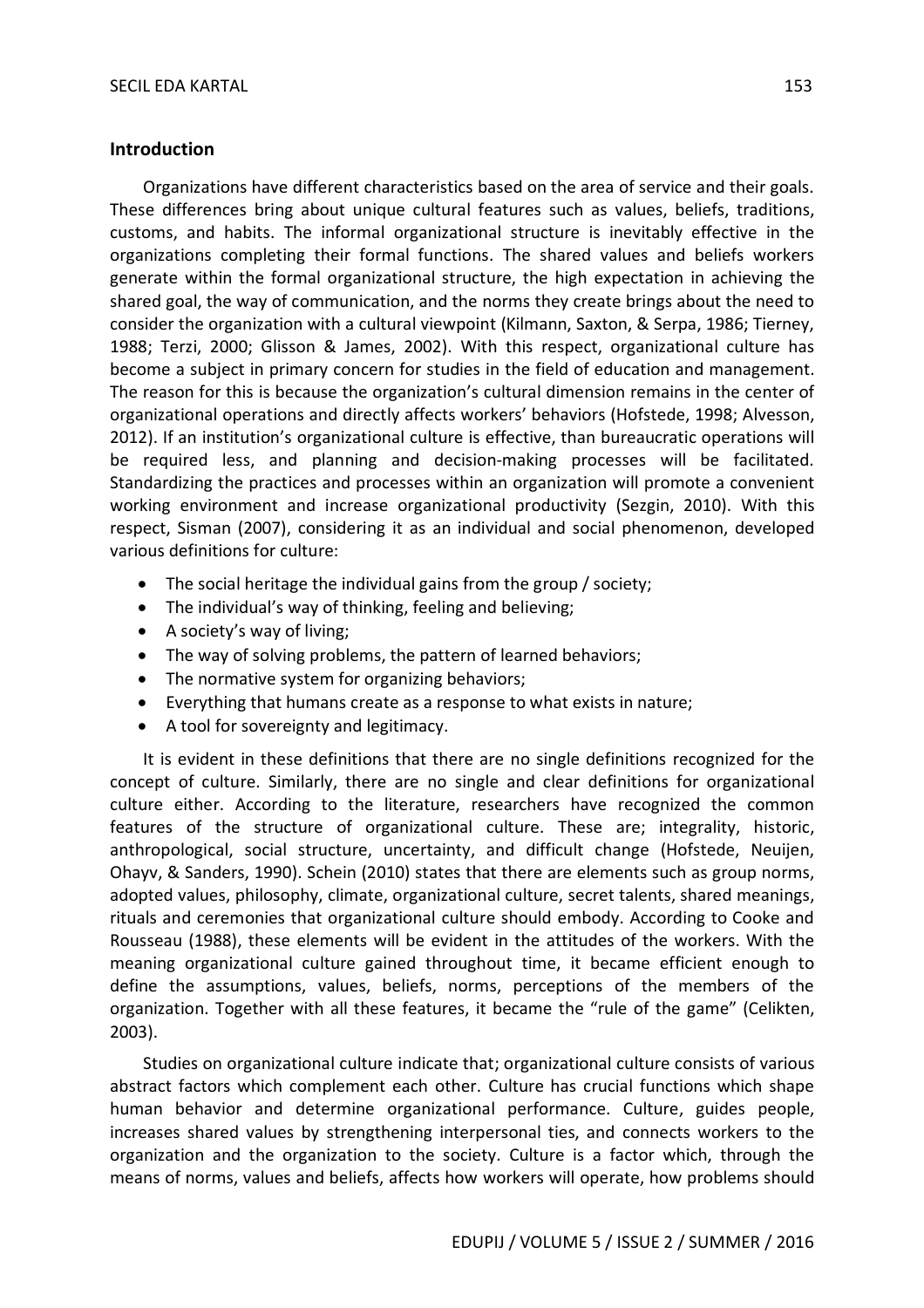be approached, what needs to be done while making decisions, the relationships with colleagues (Erickson, 1987; Hargreaves, 1995; Stoll, 1998; Celikten, 2003).

Organizational culture emerges with an effective leadership and strengthens with accumulating knowledge of the workers (Rashid, Sambasivan, & Johari, 2003). Organizational culture exists within every organization and is shaped by many parameters such as internal dynamics, workers' viewpoints of the organization and administrative practices. The first among these is behaviors of the leader. It has been evident in various studies that there exists a relationship between leader behaviors and organizational culture (Chen, 2004; Tsai, 2011). In education institutions, school culture was defined as the set of values and meanings that direct administrators and teachers behaviors (Barth, 2002; Celik, 2002). Thus, school culture should be a democratic structure in which every individual undertakes an equal, active, and just role (Kabasakal-Atalay et al., 2015). School culture has a framework which embodies non-written rules and assumptions, traditions, symbols and even the special language spoken by the school personnel and students (Peterson & Deal, 2011). School culture provides a standard for individual behaviors and, with time, a unique identity for the school. School culture can change based on the expectations of students and the workers, which indicates that school culture is not a static structure (Hinde, 2004).

The cultural structure of schools is influenced by administrators, teachers and student interactions, rather than by physical means. The academic significance of the school, teachers' effectiveness in class, rewarding and punishment, learning conditions of students, student responsibilities and participation, quality of teaching, and the working environment are some of the basic factors determining the cultural structure of schools (Pawlas, 1997; Celep, 2002; Ekinci, 2012; Waldron & McLeskey, 2010). Unlike other organizations, schools' inputs and outputs are human. This enables the placement of human resources, one of the crucial elements of school culture, in the center of the organization. Training people through qualified education is based partly on receiving education within an effective school culture (Arslan, Kuru, & Satici, 2005).

School culture affects many school dimensions, ranging from teacher performance to the state of relationships within the school. In addition, it is a factor in determining the effectiveness of educational processes (Barnett & McCormick, 2004; Balkar, 2015). Schools are among the organizations that societies require and culture is thus an important element that schools have to embody. School administrators have a significant influence in the emergence and sustainability of culture (Peterson & Deal, 1998; Habegger, 2008; Engels, Hotton, Devos, Bouckenooghe, & Aelterman, 2008; Bipath, 2012). School administrators should respond to the expectations of the school and society when developing school culture, and should analyze the answers to "what kind of a culture?" together with the other members of the organization (Ozturk & Maral, 2015).

According to Peterson and Deal (1998), when developing a strong school culture, school administrators spread the primary values of the school with their actions and words, award students others who serve the school, observe the school's traditions and customs to support its spirit, become aware of the school's heroes and their projects, thank everyone who contributes to the school, and focus on the students by continuously repeating the successes. With this respect, school administrators undertake a role as a locomotive in developing a positive school culture. Characteristics and behaviors of leaders directly affect school culture and school climate (Hollins, 1996; Karakose, 2008). The responsibility of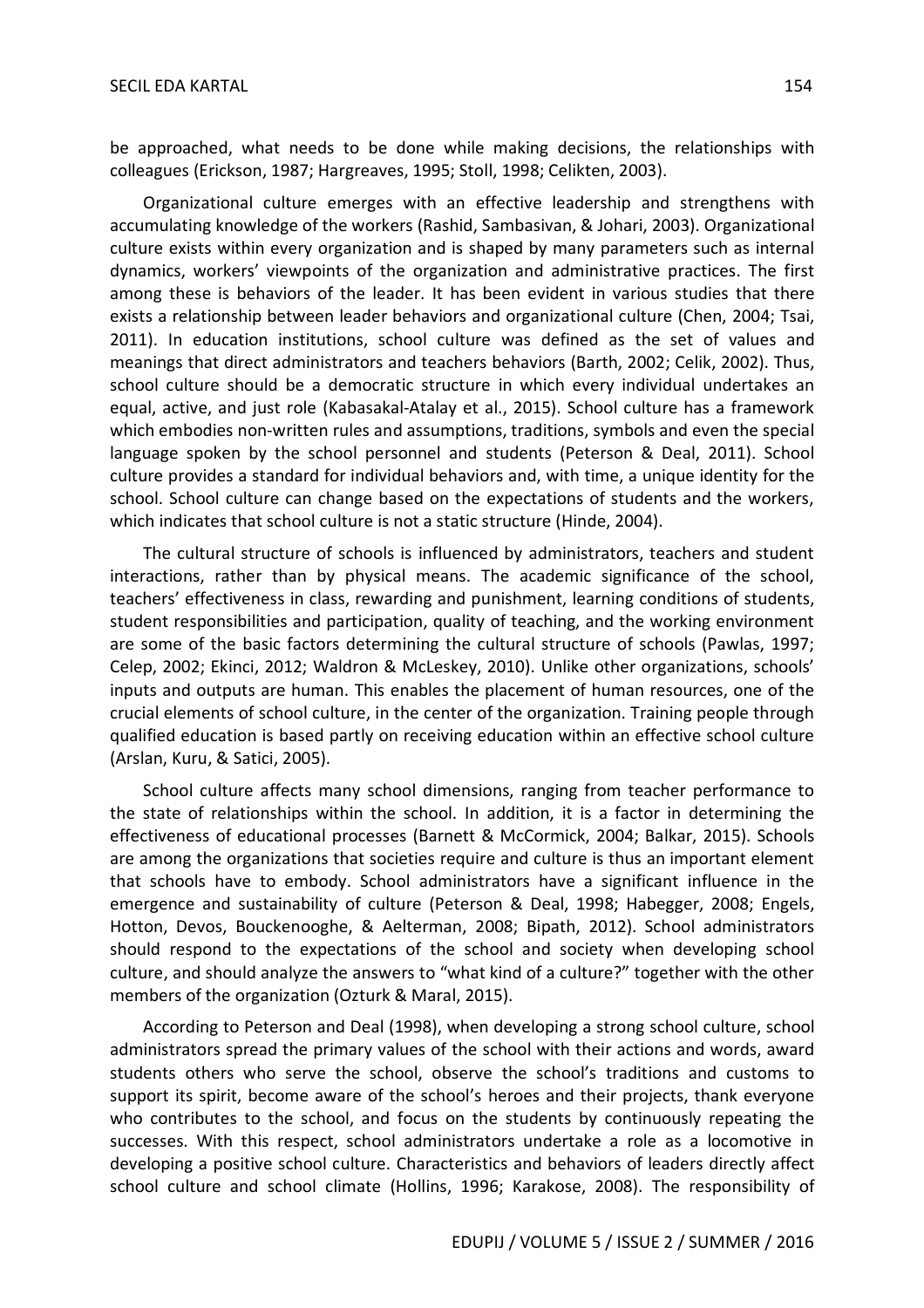determining and shaping the culture within a school is assigned to school administrators (Turkmenoglu & Bulbul, 2015). With this responsibility, administrators and leaders actively participate in examining culture, organizational culture and more specifically, school culture. The purpose of this study is to determine school administrators' perceptions on institutional culture, and to develop suggestions for creating a strong institutional culture within schools.

#### **Methodology**

Qualitative research method was used in the study as the research model. Peoples' behavior in their natural setting and descriptions about their own lives in their own words are focused on in qualitative studies (Crozby & Bates, 2011). In addition to deeply analyzing a social problem, the researcher tackles the questions "what" and "how", along with "why" in qualitative studies (Creswell, 1998). In content analyses, the frequency and variety of a message and the number of repetitions of a word pattern or word group is focused upon (Merriam, 2013).

The study group consisted of 56 school administrators who were selected based on the volunteering principle. Small groups are commonly used in qualitative studies. The reason for this is to evaluate and analyze the data more deeply (Johnson & Onwuegbuzie, 2004). A literature review was carried out and an appropriate form was developed before preparing the data collection instrument. The form took its final shape after a consultation with experts in the field of management (n=4). After giving the necessary explanations, the interview forms were distributed to participants and were collected a few hours later. It is crucial for the study's reliability to treat each participants equally, and to collect as much and as accurate data as possible through application of the data collection instrument (Denzin & Lincoln, 2000). In the study, the following questions were asked of the participants;

- How do you define your own institution's culture? Explain.
- What is the difference between your institution's culture and another institution's culture? Explain with reasons.
- Explain the factors that define and determine institutional culture.

The interview forms collected from the participants were analyzed and transcribed into electronic data. These data were used as the primary data resource for the study.

Participant opinions for each question were examined one-by-one, and irrelevant or insufficient statements were marked as invalid. Valid data were coded in code lists as "A1, A2, A3,…A56" and these opinions were placed under the categories. Because participant opinions concerning the interview questions were placed under more than one theme, the numbers of accepted opinions were higher than the number of participants. Findings were transformed after linking the opinions together. Several concepts, which were identified based on the findings of the analyses, were modeled so as to reflect the relationships in between. Outstanding participant opinions are presented in their original forms.

The categories and interview data were examined by field experts, necessary arrangements were carried out on subjects with "consensus" and "divergence". The "Percentage of Agreement (P) = Consensus / (Consensus + Divergence) x 100" formula, as developed by Miles and Huberman (1994), was used to confirm reliability of the data obtained from the content analysis. Reliability values calculated above 70% (Miles &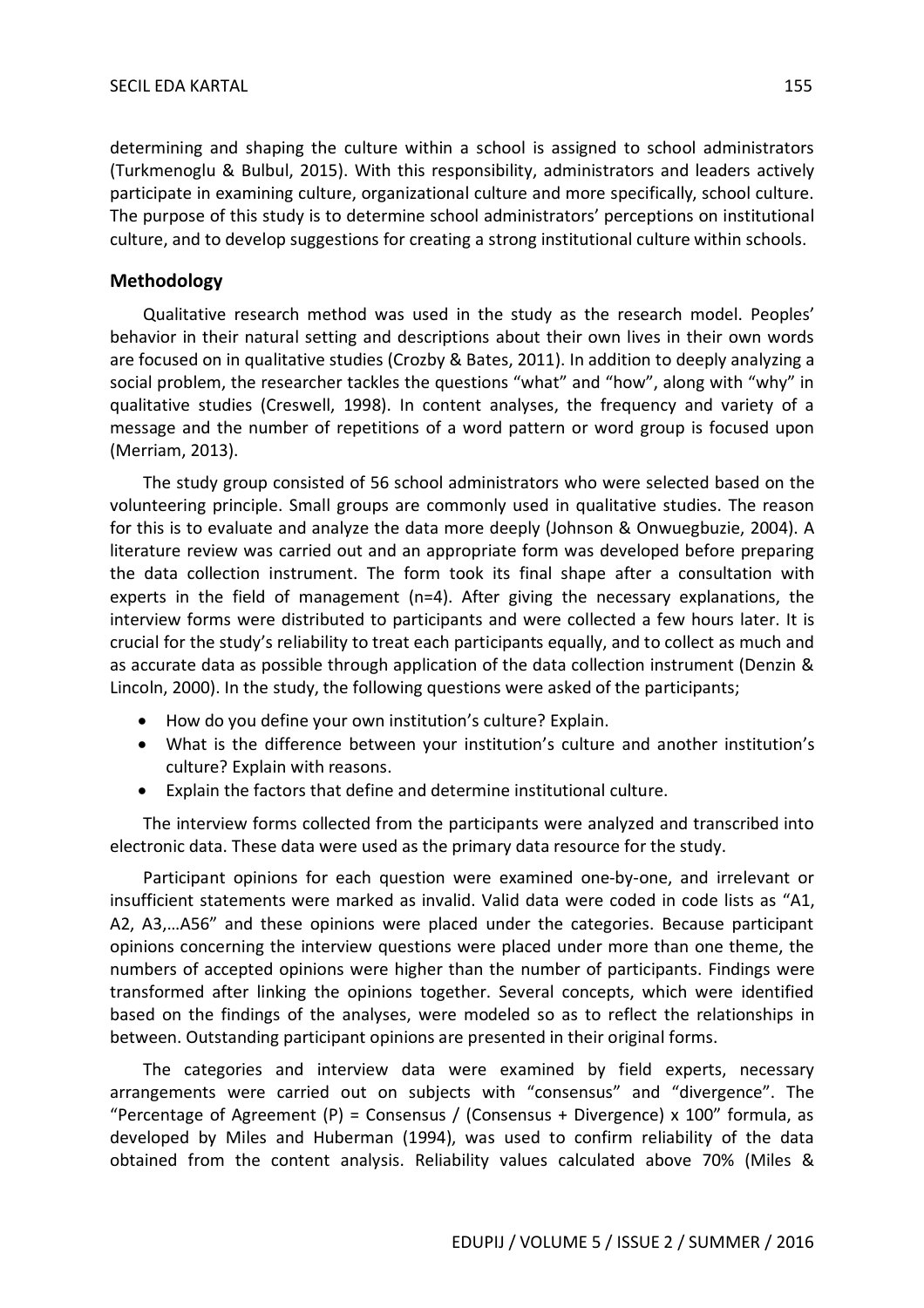Huberman, 1994) are accepted as being reliable for qualitative studies. Reliability of the study was found to be 87%, and therefore the study was recognized as being reliable.

# **Findings**

Findings of the study were categorized based on the opinions of school administrators. Although the majority of participant opinions concerning their institution's culture were positive, there were also some negative opinions. The thematic structure of categorized participant opinions is displayed in Figure 1.



**Figure 1.** School administrators' perceptions on institutional culture

According to Figure 1, school administrators stated a total of 68 opinions, of which 51 were positive and 17 negative, about their institution's cultural definition. Because some participants stated more than one opinion, the number of opinions was higher than the number of participants. When the positive opinions are considered, shareholders showing love and respect towards each other was stated most frequently. These opinions were placed under the theme "*Love-Respect*". Ten school administrators emphasized that collaboration and solidarity was present in their culture. Opinions about intra- and extramural shareholders were placed under the theme "*Effective Communication".* Showing respect and the will to enter into sincere relationships, which are among the general needs of people who live together, were stated by the school administrators and placed under the theme "*Trust-Sincerity".* Administrators stated that the workers, students and other shareholders of the institution can express their opinions freely. These opinions were placed under the theme "*Freedom*". Administrators also stated that workers of their institution should have common experiences from the past and should be open to change and innovation. These opinions were placed under the themes "*Common History"* and "*Change-Innovation"* respectively. School administrators stated discipline in only three opinions. They stated that a certain level of perception on discipline affects institutional culture.

Administrator opinions about the cultural definition of their institution are given below together with the theme under which they were placed: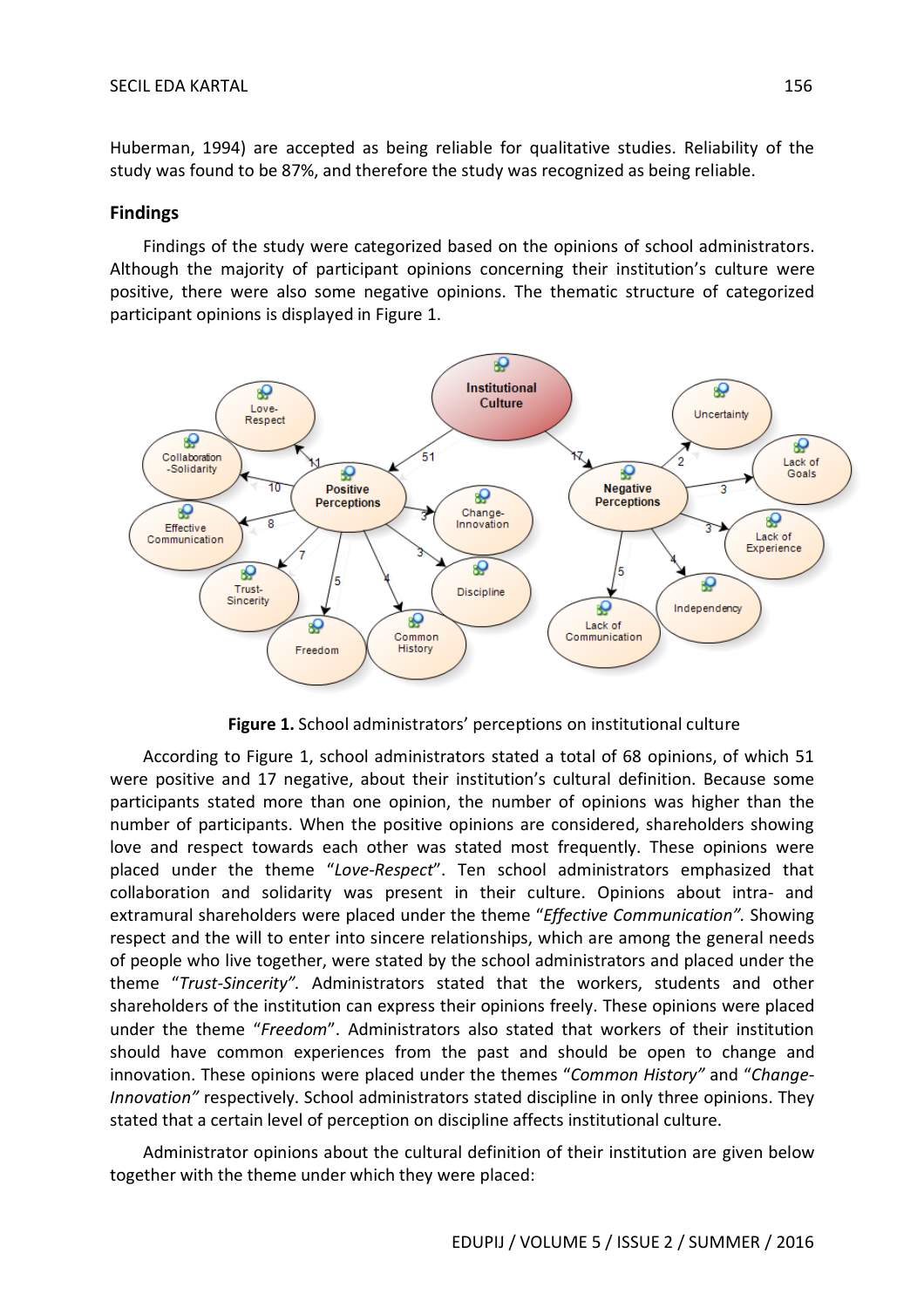A7: "*Workers respect each other because there is an effective decentralization. But respecting others is itself not enough. The love that workers feel towards their profession helps them love each other as well."* (Love-Respect).

A35: *"What I attach most importance to at school is communication. What tires us is a lack of communication. There are people who love, care about each other, who consult each other about many problems and have strong communication skills. These come to my mind when I think about the school I work in."* (Effective Communication).

A1: "*A chain of liberal people, who are respectful to any new idea and personality. What people think or why they think that way is not considered important. What matters is the benefit of students. Intention is important. Freedom of thought and action is at its maximum level."* (Freedom).

A17: "*Our institutional culture offers the people in our environment an education above what they deserve. We have an atmosphere in which the programs National Education offers are provided, a sound perception of discipline are created and which attaches importance to order and operation."* (Discipline).

Figure 1 also displays the negative definitions of school administrators about institutional culture. Of the opinions stated, 17 were under this category. The most frequently stated administrator opinions were placed under the "*Lack of Communication"*  theme. Opinions under the "*Independency*" theme had opposite meanings from the opinions placed under the positive theme "*Freedom*". It was observed that the feeling of independency precluded the feeling of loyalty to school, and the shareholders attached importance to individuality. Three opinions were stated for the "*Lack of Goals"* and "*Lack of Experience"* themes. It was emphasized that groups who had no specific goals were far from success and lacked the perception of unity-solidarity. Inexperienced workers were also stated to have negative reflections in adopting the culture and sustaining it. Finally, the uncertainties within the school were expressed as negative characteristics by both administrators.

Administrator opinions about the cultural definition of their institution are given below, together with the theme they were placed under:

A34: "*Due to the region, our school has a multifunctional and complex structure. There are also too many buildings which causes a formal atmosphere between workers, due to a lack of communication. This is an undesired outcome for cultural unity."* (Lack of Communication).

A41: "*We have an atmosphere where no one cares about anything, and where everyone is independent from each other. Although it's a small school, there is no evidence of an institutional culture because teachers have lost their respect towards each other and are experiencing professional burnout."* (Independency).

A12: *"Culture is a concept which emerges in time. When I consider the school I work in, I can say that culture has only recently emerged. There is an uncertainty about the teacherstudent-parent triangle on how to conduct what within the institution. This information is enough to describe our institution. Uncertainty stands out very much."* (Uncertainty).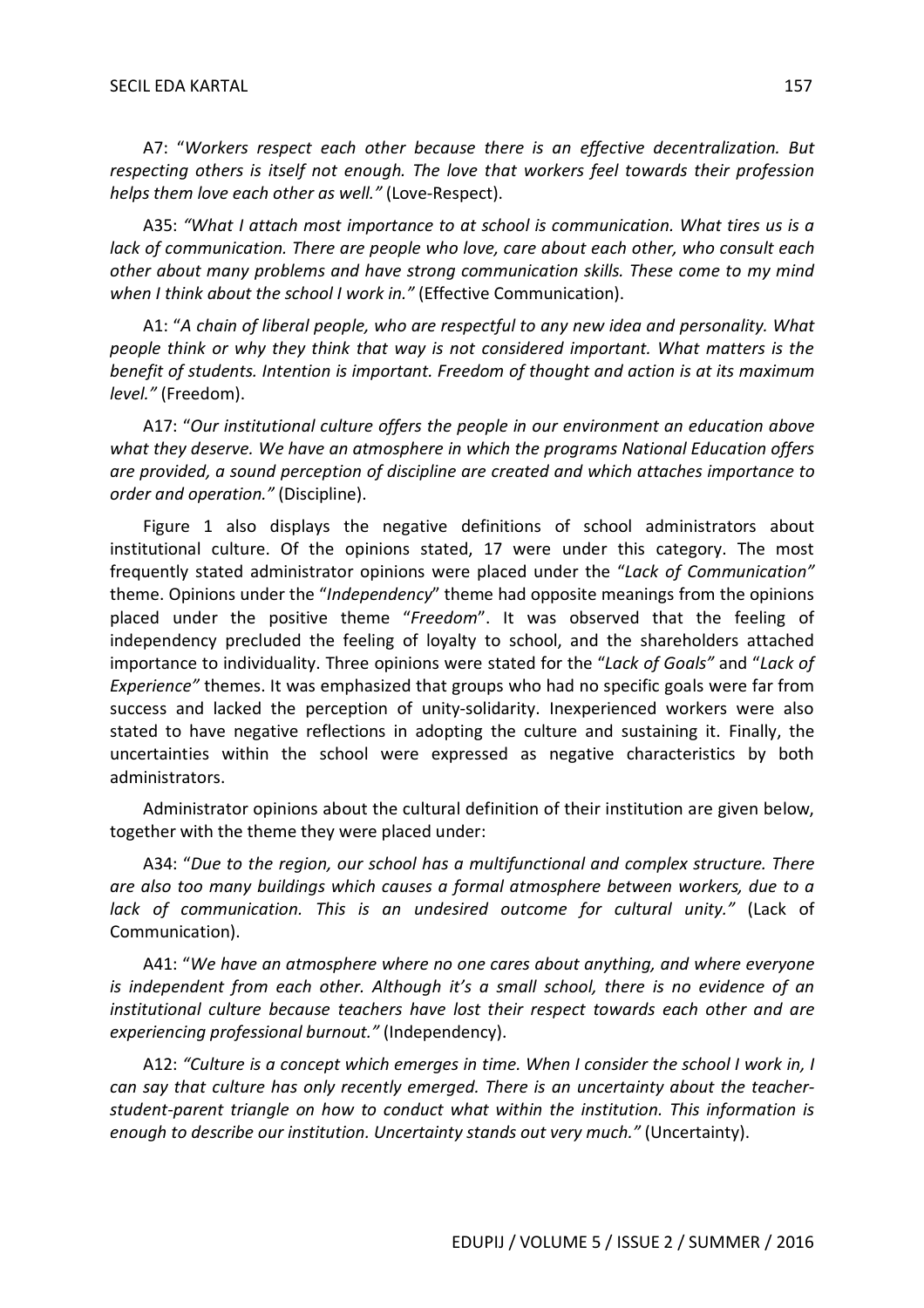Administrator opinions about the difference of their institution's culture from other institutions' cultures were categorized under two titles as positive and negative. Of the opinions stated, 56 administrator opinions were observed to be positive and 37 were negative. Figure 2 displays the thematic scheme for the total of 93 categorized opinions stated by the participants.



**Figure 2.** Administrator opinions on the differences between their and other institutions' cultures

School administrators stated positive opinions about their institution's culture, whilst also being critical. When the positive opinions are considered, the 13 opinions can be summarized as "having a common history" as their main difference from other cultures. Having a common history, value, understanding, and goals were observed as significant differences. Of the opinions, 12 were placed under the *"Interaction-Communication"* theme, along with the *"Love-Respect"* theme. The fact that teachers support each other with their knowledge and share their experiences was placed under the "*Sharing*" theme. Nine different opinions stated by the school administrators were placed under the "*Collaboration-Solidarity"* theme. Outstanding administrator opinions are given below with the theme they were placed under:

A44: "*The most important thing that distinguishes my institution is that it protects its history. People fail to forget what they experience at school and build their future on this. The happy and sad moments they experience in the past connect them to each other."* (Common History).

A15: "*There is a sense of us rather than the self. We made all the workers (shareholders) a partner of the school administration. 'We are strong when we are together' - this was our slogan. We awarded every activity of our workers by recognizing every skill worth complimenting. We assigned everyone authority along with responsibility. We always remained one step ahead of other institutions.*" (Sharing)*.*

A29: "*The most prominent feature of our institution that differentiates it from others is that it constantly collaborates and makes decisions with the institutions in which the students it trained work in."* (Collaboration-Solidarity).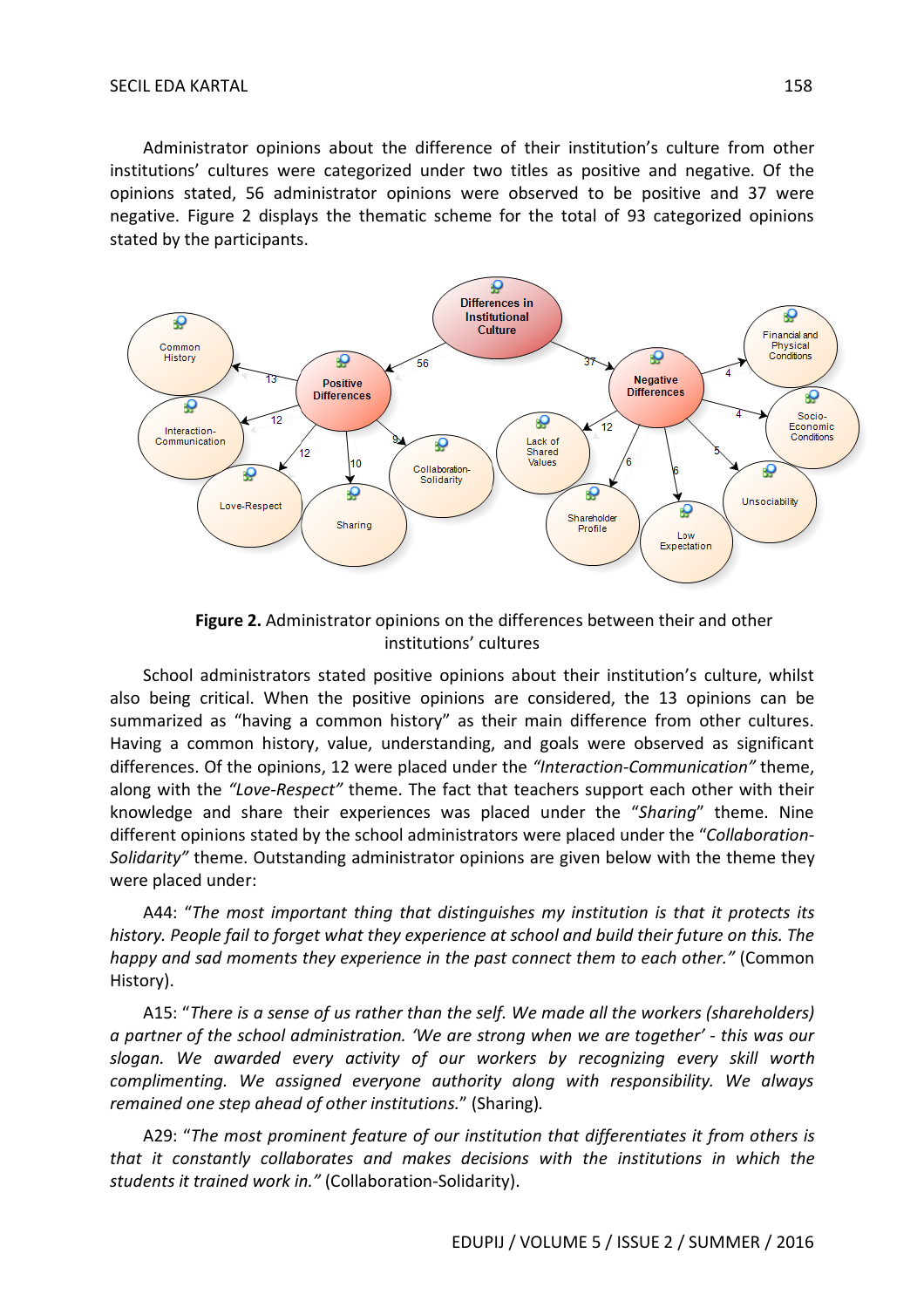Of the participant opinions, 37 were about the differences of their institutional culture, and were categorized as negative opinions. "*Lack of Shared Values"* was the theme that received the highest number of administrator opinions. Opinions such as their institution failing to set a shared objective, avoiding their past, and disclaiming the features unique to them were placed under this theme. The fact that teachers have low expectations from the students and the system, and that only a few students have goals concerning their future were asserted as issues that should be focused upon. These opinions were placed under the "*Low Expectation"* theme. Opinions stating that internal and external shareholders of the school significantly affect its culture were placed under the "*Shareholder Profile"* theme. The avoidant attitudes of students towards social activities were placed under the "*Unsociability*" theme. The "*Financial and Physical Feasibilities*" and "*Socio-Economic State*" themes, in which administrators stated four opinions, were among the themes including negative opinions about institutional culture.

Some of the administrator opinions about the negative differences are given below, together with the theme they were placed under:

A27: "*We still don't have an institutional culture in our school. This is a big disadvantage for us. Hopefully we will resolve this problem. We also have double shift education in our school. This is another factor for preventing institutional culture emergence. We have classes from 8 in the morning to 8 in the evening. The staff does not have any recess or afternoon breaks. We have no common experiences. We have no stories to share. This is a striking disadvantage."* (Lack of Shared Values).

A38: *"Teacher, parent and student expectations are at minimum level. This is an obstacle for the future. Culture embodies the past, the present and the future. This is the drawback of our school."* (Low Expectation).

A51: "*When we compare our institution with the other institutions in the district (TEOG etc. exams) we are always in last place. Being distant from the center is the major reason for this, but I don't see it as the only reason. The primary reason, as we stated before, is cultural corruption. The reason for this is the indifference of students and parents. Students and parents of other institutions are wiser, unlike the ones in our institution."* (Shareholder Profile).

A54: "*One negative feature of our school are asocial people. Even the newcomers join this group of people. Everyone recoils into their own shell. A common culture doesn't emerge because people don't have common experiences."* (Unsociability).

Figure 3 displays the theme of characteristics which define and determine culture based on school administrator opinions. Under this category, 68 opinions were stated. The opinions were evaluated by experts and placed under seven themes.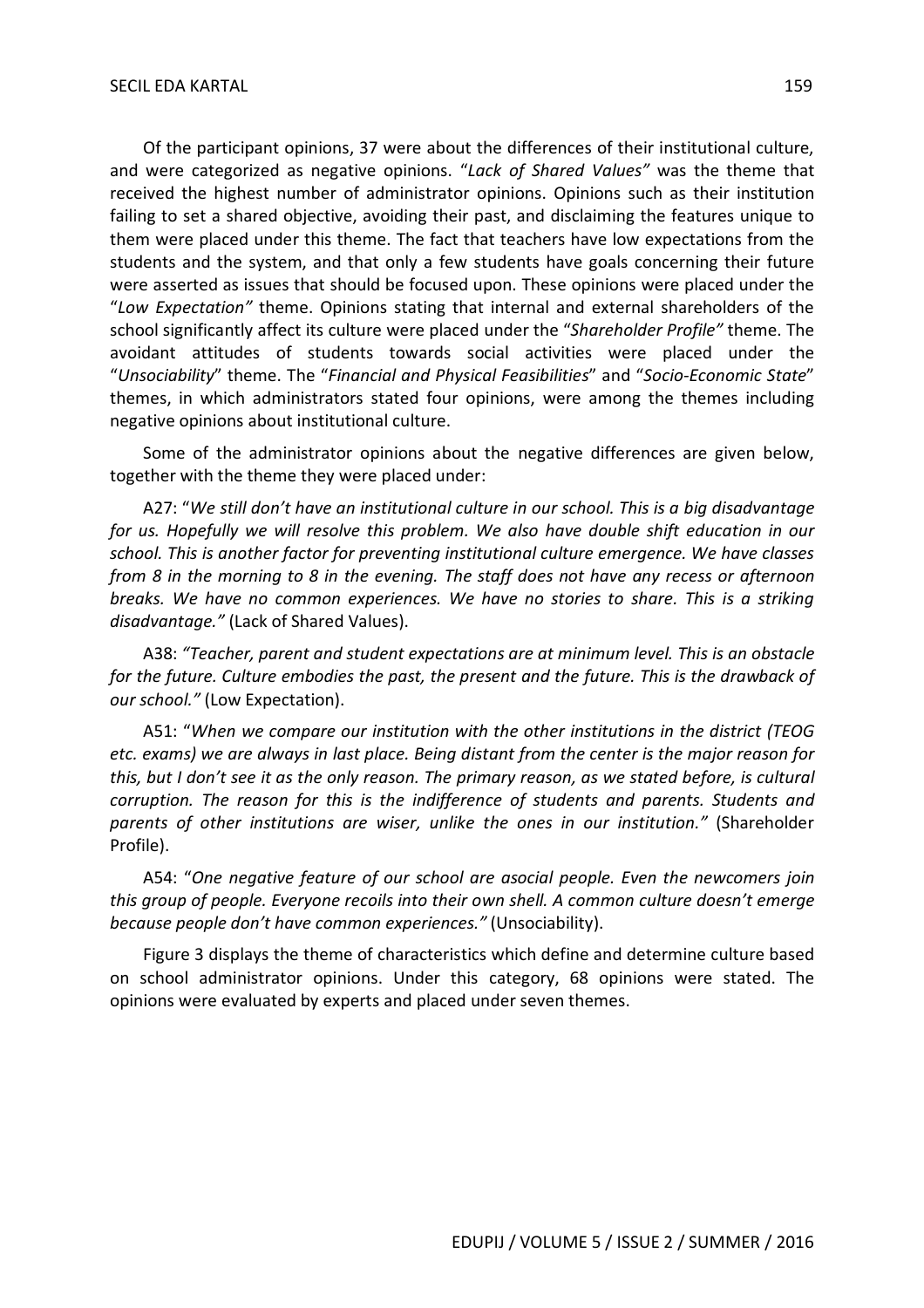

**Figure 3.** Characteristics that define and determine culture according to administrators

The most common participant opinions were placed under the "*Environment"* theme. School administrators who participated in the study stated that administrators have crucial effects on culture. A total of 11 opinions were placed under "*Shareholder Profile*". Loverespect, which is an inevitable feature for people who live together, was placed under this category. "*Values"* and "*Socio-Economic Condition"* themes were evaluated according to seven opinions of the administrators. Finally, goals, which are elements that determine culture, were also emphasized by the administrators. Outstanding administrator opinions concerning the characteristics which define and determine culture are given below with the themes they were placed under.

A5: "*I think environment is the most crucial element which defines and determines institutional culture. Environment is the setting which embodies culture. Environment and culture nest within each other. A positive culture emerges based on the extent of the positive environment. But the reverse is also possible."* (Environment).

A47: *"A region's socio-economic conditions and administrators' attitudes towards the institution affect the institution's culture. The biggest responsibility in shaping institutional culture is assigned to the school principal. The reason for this is because the principal can make future planning based on current situations."* (Administrator).

A56: "*Value judgments within an institution affect both the individuals and the school. If there are values then everyone in the school is valuable. Everyone protects these values and strives to develop new ones. Thus, values undertake a role in determining the culture."*  (Values).

A13: "*The concept we define as culture is based on humans. Humans continue their existence with their experiences. Socio-economic conditions are crucial within schools. Schools with a parent profile with a good socio-economic condition carry out more radical activities. When the socio-economic conditions are low, then interest and care are at low levels as well. It is even more difficult to explain this to family members and students. That's why we fail to create a sound environment."* (Socio-Economic Condition).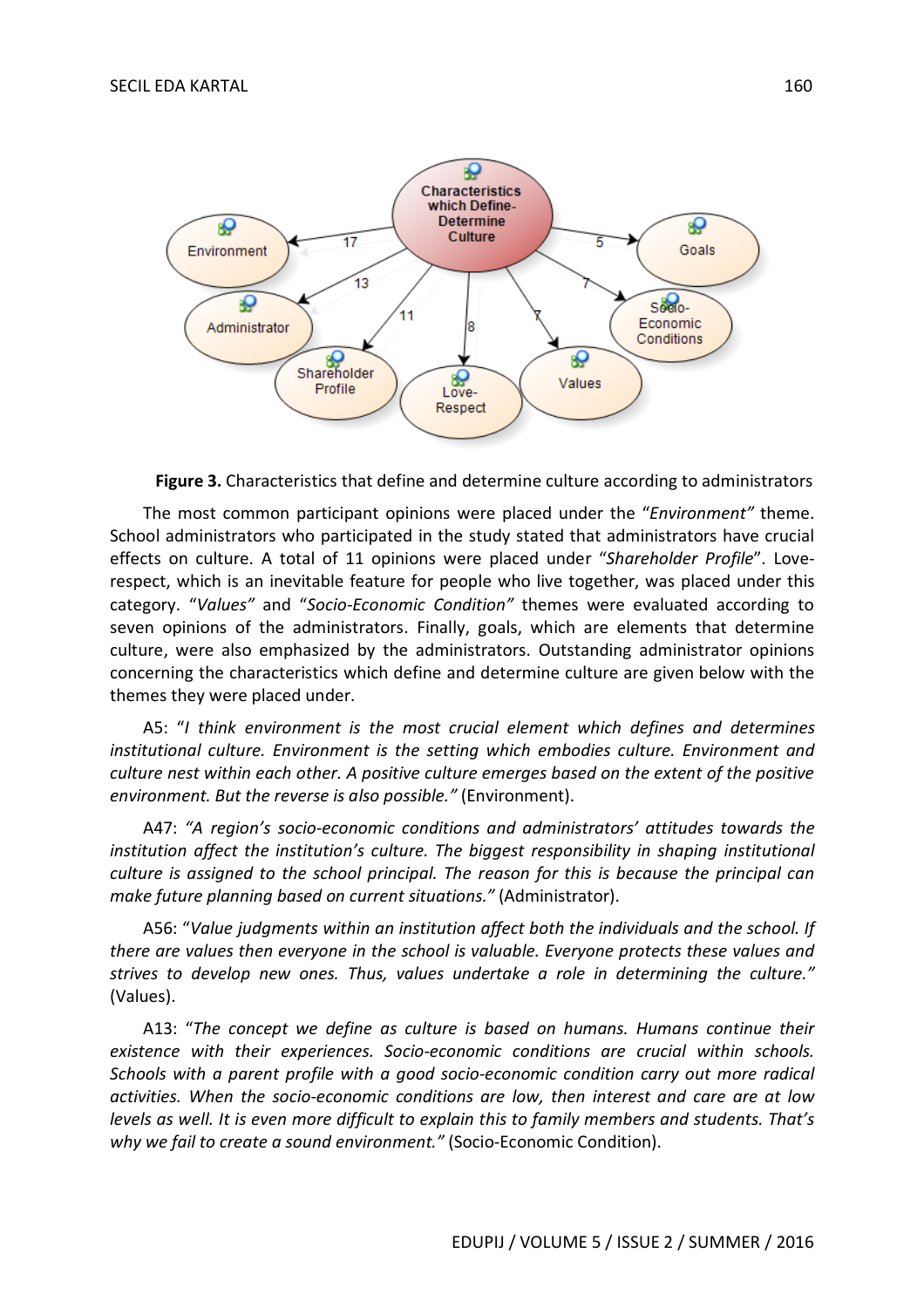#### **Conclusion and Discussion**

This study, which aimed at examining school administrators' perceptions on institutional culture, was conducted on 56 school administrators. Study data were collected through the interview form developed by the researcher. The data were analyzed through the content analysis method. Several participant opinions which were deemed significant are presented in the study in their original form.

When the related literature is considered, there are findings indicating that school administrators have both positive and negative opinions regarding school culture, and that those they undertake a possessive role in creating and protecting school culture. In similar studies conducted on school administrators, the item "everyone wants a high level of success" was perceived with a high average (Ipek, 1999; Kubiatko & Arik, 2014; Simsek, 2014). In a study conducted by Pulat (2010), participants stated that they "disagreed" with the item "everyone wants a high level of success". The reason for this difference could be due to school administrators attaching importance to collaboration and solidarity. In a study carried out by Yalazan (2006), the school administrator was observed to keep the workers away from reactions that prevent collaboration and creative thinking, and from unnecessary power plays and messages. However, school administrators were stated to be incompetent in receiving professional external help on issues such as changing the old traditions in the school culture and introducing a new value system, in introducing new products, services and values and in developing new creative ideas. Negative effects of the physical structure and lack of school budget were stated both in this study and in the study conducted by Karadag and Ozdemir (2015).

When the cultural definitions of schools administrators about their institutions are considered, there are both positive and negative perceptions. Positive perceptions were displayed under eight themes and negative perceptions under five themes. While "*Love-Respect"* theme received the most positive opinions, "*Change-Innovation"* received the least number of positive opinions. "*Lack of Communication"* received the most number of negative opinions, and "*Uncertainty"* received the least number of negative opinions. According to a study conducted by Aydogdu-Ozoglu (2015), there are some nationwide educational changes which cause uncertainty, and this certainty leads to negative effects on school culture. "*Collaboration-Solidarity"* theme was another positive theme in which a high number of opinions were expressed. Findings of this study are different from the results of the study conducted by Ayik and Sayir (2015) on teachers. In their study it was suggested that there is a hesitation towards teacher collaboration, which is one of the dimensions of school culture. According to another study, there are positive feelings and thoughts such as collaboration, success, support, and possessing among the workers responsible for the operation of the school (Simsek & Babaoglan, 2015).

Administrator opinions, concerning the differences between their institution's culture and other institutions' cultures, were placed under two categories as positive differences and negative differences. Five themes were placed under positive differences and six themes were placed under negative differences. "C*ommon History"* was the theme which obtained the most opinions for positive differences. This finding is in line with the study conducted by Ozturk and Maral (2015) on vice-principals. The study suggests that a one unit increase in organizational culture will enable a 0.523 increase in organizational loyalty. It was stated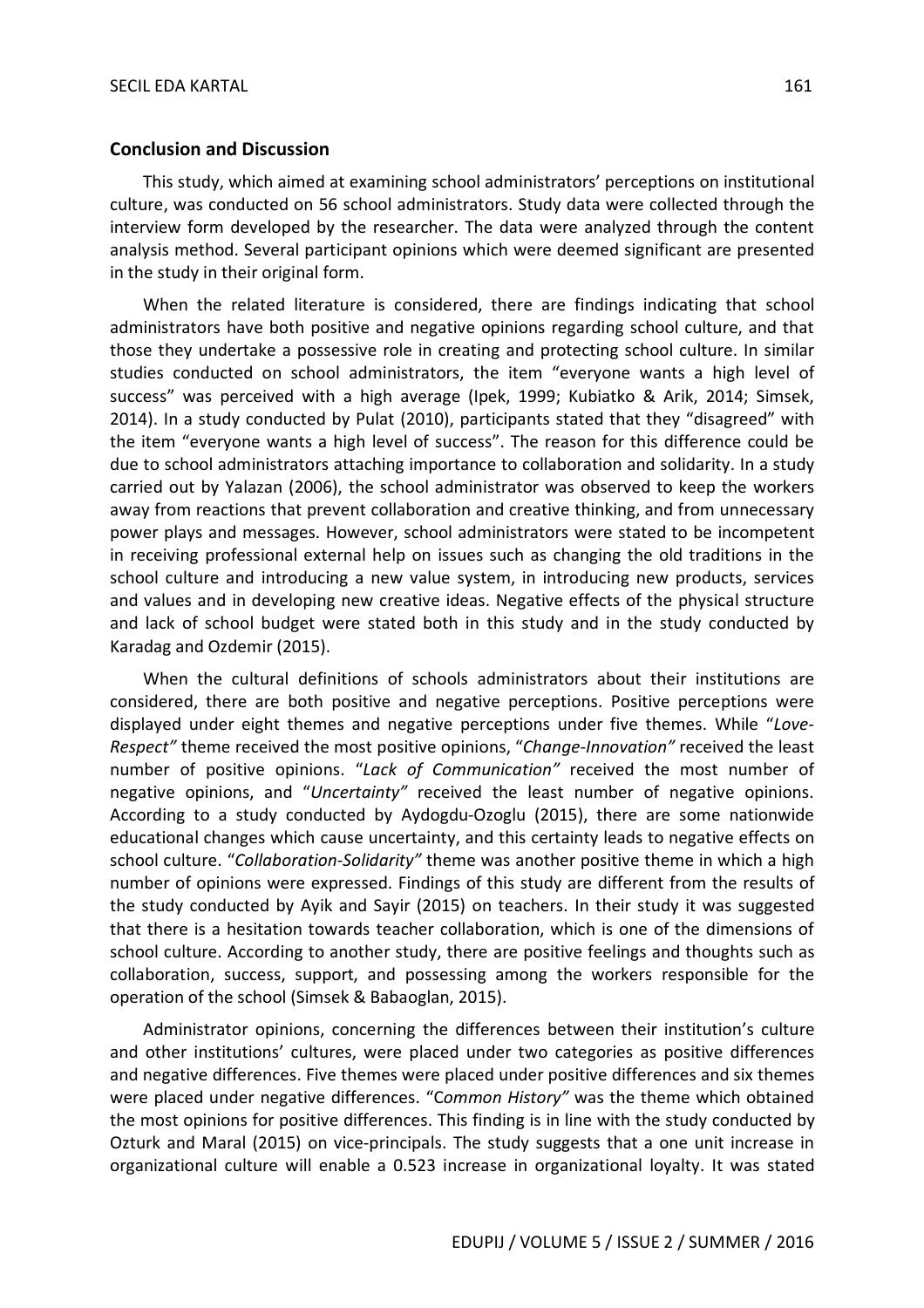that there is a positive, linear relationship between these two variables. A study, which supports the negative "*Unsociability"* theme, was conducted by Uzuntarla, Goksel, and Kilic (2015). The study suggested that activities, projects, and practices which can support the communication and collaboration between the personnel, educational staff, and the students should be carried out in order to empower the school culture. This will inevitably help the organization function effectively. In their study, MacNeil, Prater, and Busch (2009) stated that students will get more successful results in a sound school culture.

Administrator opinions regarding the characteristics which define and determine culture were collected under seven themes. Of the opinions stated, 68 were under this category. While "*Environment"* was most expressed by administrators, "*Goals"* was the theme which received the least opinions. The "*Administrator"* theme, which received 13 opinions, is in line with the study conducted by Ozdemir (2006) titled "Expected and Observed Behaviors of School Principals in Creating and Introducing School Culture". According to Ozdemir's study, which was conducted under the counseling of ministry inspectors, expectations of school principals in creating school culture are higher than the observed behaviors. This indicates that school administrators are expected to do even more.

An administrator who is trying to understand the school culture should examine and define the existing culture. What comes next can be listed as focusing on the goals of the school, constantly and clearly being a role model of school values, responding to and taking part in risky events that occur within the school and rewarding the students and shareholders as a sign of motivation and appreciation (Celikten, 2003). Studies conducted by Leithwood and Jantzi (1990), Hoy (1990), Hallinger and Heck (1998), and Jacobson (2011) have identified how crucial the role of school administrators are in creating a school culture. With this respect, creating schools with a sound culture and where the teachers strive in harmony with each other for a shared goal will lead the education system to success. This is possible by selecting, training, and promoting a qualified school administrator. At this point, it is crucial to review and improve the current policies for training and appointing school principals.

One other important finding of the study was about the negative effect of educational policy changes on school culture. Previous studies conducted by Ustuner (2004), Gur and Celik (2009), Kosterelioglu and Bayar (2013), Papadopoulou and Yirci (2013), and Kartal, Yirci, and Ozdemir (2015), underlined the problems that frequent educational policy changes cause on education systems. Informing the shareholders and seeking their opinions about radical changes which will be made to the educational system can help prevent some of the potential problems caused by such changes. Thus, this study, which was conducted on school principals, could also be conducted with different study groups. With this respect, problems which can be encountered in schools can be identified based on the opinions of students, parents, and other shareholders. It is known that student success and harmonycollaboration among teachers increases within a healthy school culture. Thus, educational policymakers should focus on finding an answer to the question about how a sound culture can be developed in schools.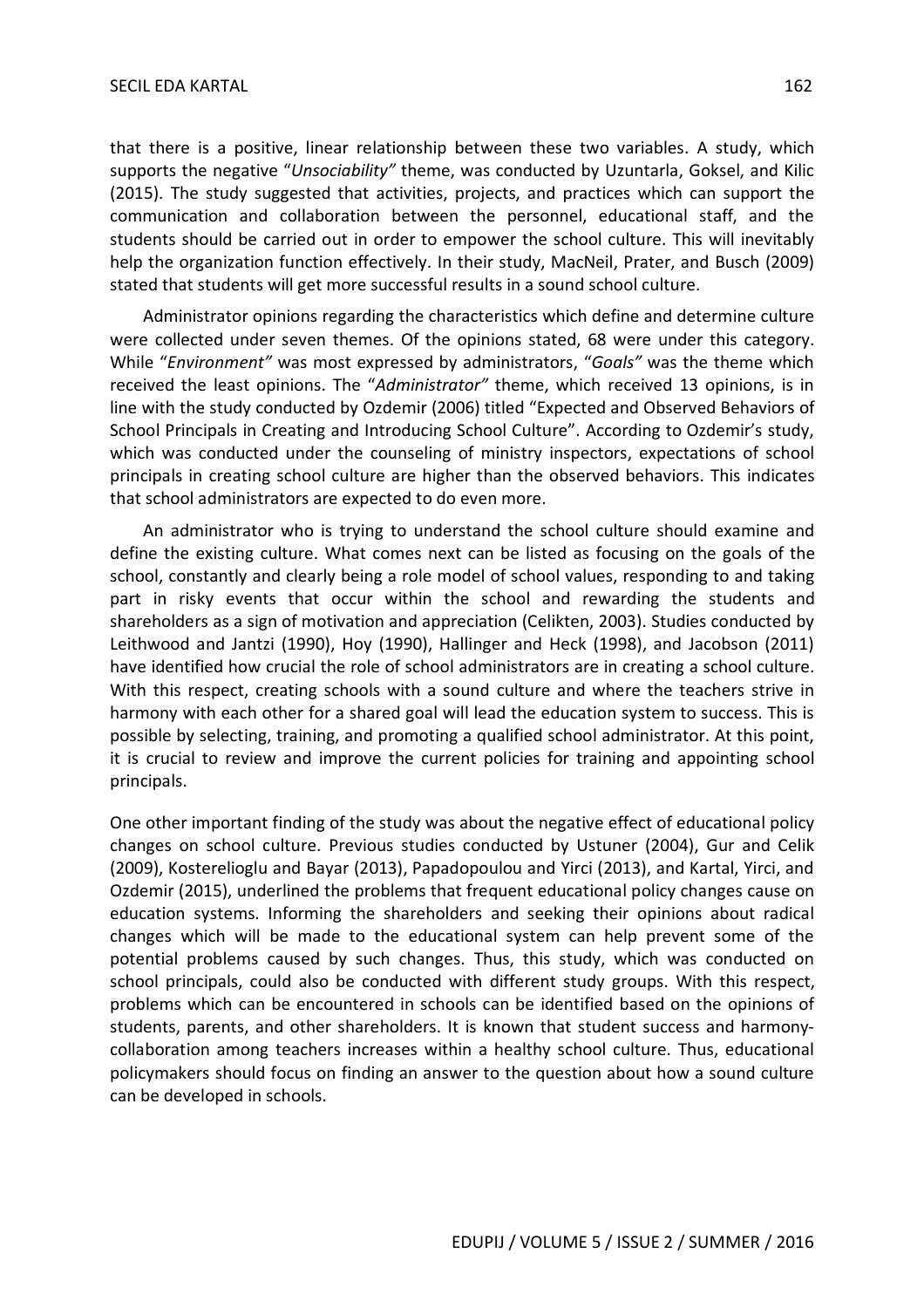# **References**

Alvesson, M. (2012). *Understanding organizational culture* (2nd ed.). London: Sage.

- Arslan, H., Kuru, M., & Satici, A. (2005). A Comparison of Organizational Culture in Turkish Primary Schools and High Schools. *Educational Administration: Theory and Practice*, *11*(4), 449-472.
- Aydogdu-Ozoglu, E. (2015). *Analysis of School Culture from the Symbolic Perspective: An Ethnographic Study.* Unpublished Doctorate Dissertation, Osmangazi University, Educational Sciences Institute, Eskisehir, Turkey.
- Ayik, A., & Sayir, G. (2015). Investigation of the relationship between learning organization and school culture according to perceptions of teachers. *Elementary Education Online, 14*(2), 379-394.
- Balkar, B. (2015). *Examining the cultural leadership behaviors of school principals within the context of symmetric and asymmetric school culture. International Journal of Science Culture and Sport, 12,* 274-287.
- Barnett, K., & McCormick J. (2004). *Leadership and individual principal-teacher relationships in schools. Educational Administration Quarterly, 40*(3), 400-406.
- Barth, R. S. (2002). The culture builder. *Educational Leadership, 59,* 6-11.
- Bipath, K. (2012). Exploring the role of the principal in creating a functional school culture. *International Journal of Humanities and Social Science, 2*(17), 203-209.
- Celep, C. (2002). Learning Culture in Primary Schools. *Educational Administration: Theory and Practice, 8,* 356-373.
- Celik, V. (2002). *Okul kulturu ve yonetimi*. Ankara: Pegem A Yayincilik.
- Celikten, M. (2003). Okul kulturunun sekillendirilmesinde mudurun rolleri. *Turk Egitim Bilimleri Dergisi, 1*(4), 453-462.
- Chen, L. Y. (2004). Examining the effect of organization culture and leadership behaviors on organizational commitment, job satisfaction, and job performance at small and middle-sized firms of Taiwan. *The Journal of the American Academy of Business, Cambridge, 5*(1-2), 432-438.
- Cooke, R. A., & Rousseau, D. M. (1988). *Behavioral norms and expectations a quantitative approach to the assessment of organizational culture. Group & organization management, 13*(3), 245-273.
- Creswell, J. W. (1998). *Qualitative Inquiry and Research Design: Choosing Among Five Traditions.* Thousand Oaks, CA: Sage Publication.
- Crozby, P., & Bates, S. (2011). *Methods in Behavioral Research* (11th ed.). New York: McGraw-Hill.
- Denzin, N. K., & Lincoln, Y. S. (2000). *Handbook of Qualitative Research*. London: Sage Publications.
- Ekinci, N. (2012). Teacher Self-Efficacy Beliefs of Candidate Teachers in Education Faculty and Pedagogical Formation Program. *Educational Process: International Journal, 1*(1- 2), 19-28.
- Engels, N., Hotton, G., Devos, G., Bouckenooghe, D., & Aelterman, A. (2008). Principals in schools with a positive school culture*. Educational Studies*, *34*(3), 159-174.
- Erickson, F. (1987). Conceptions of school culture: An overview. *Educational Administration Quarterly*, *23*(4), 11-24.
- Glisson, C., & James, L. R. (2002). The cross-level effects of culture and climate in human service teams. *Journal of Organizational Behavior, 23,* 767-794.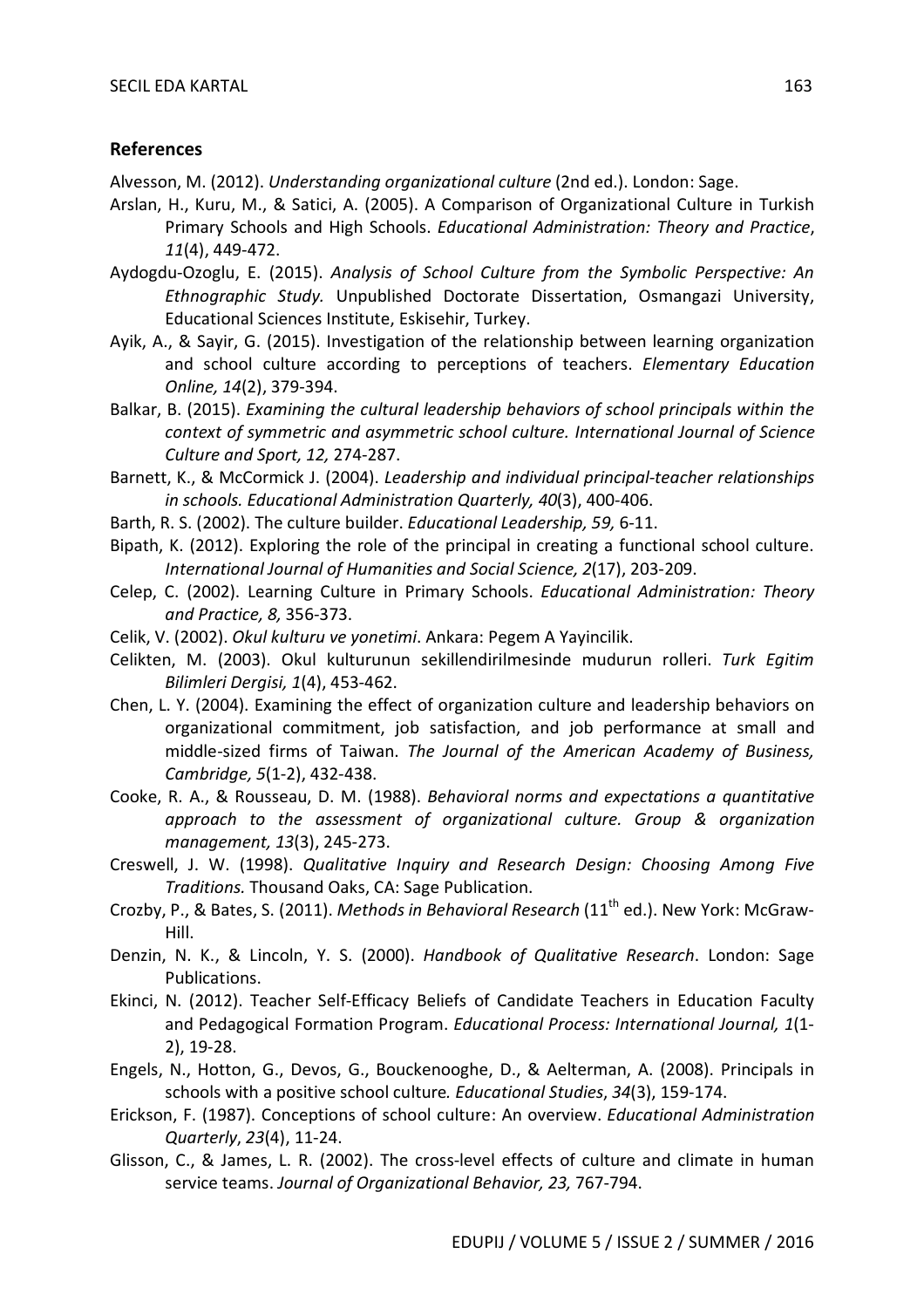- Gur, B. S., & Celik, Z. (2009). Turkiye'de milli egitim sistemi: yapisal sorunlar ve oneriler. Ankara: SETA.
- Habegger, S. (2008). The Principal's role in successful schools: Creating a positive school culture. *Principal, 88*(1), 42-46.
- Hallinger, P., & Heck, R. H. (1998). Exploring the principal's contribution to school effectiveness: 1980–1995. *School Effectiveness and School Improvement, 9*(2), 157-191.
- Hargreaves, D. H. (1995). School Culture, School Effectiveness and School Improvement, *School Effectiveness and School Improvement: An International Journal of Research, Policy and Practice, 6*(1), 23-46.
- Hinde, E. R. (2004). *School Culture and Change: an examination of the effects of school culture on the process of change*. Arizona State University West.
- Hofstede, G. (1998). Attitudes, values and organizational culture: Disentangling the concepts. *Organization Studies, 19,* 477-492.
- Hofstede, G., Neuijen, B., Ohayv, D. D., & Sanders, G. (1990). Measuring organizational cultures: a qualitative and quantitative study across twenty cases. *Administrative Science Quarterly, 35*(2), 286-316.
- Hollins, E. (1996). *Culture in school learning: Revealing the deep meaning*. New Jersey: Lawrence Erlbaum Associates.
- Hoy, W. K. (1990). Organizational climate and culture: a conceptual analysis of the school workplace. *Journal of Educational and Psychological Consultation, 1*(2), 149-168.
- Ipek, C. (1999). *Organizational culture and teacher-student relationship in public and private secondary schools.* Unpublished doctorate dissertation. Ankara: Ankara University.
- Jacobson, S. (2011). Leadership effects on student achievement and sustained school success. *International Journal of Educational Management, 25*(1), 33-44.
- Johnson, R. B., & Onwuegbuzie, A. J. (2004). Mixed methods research: A research paradigm whose time has come. *Educational Researcher, 33*(7), 14-26.
- Kabasakal-Atalay, K., Sahin-Gocer, S., Kelecioglu, H., Gelbal, S., Atar, B., & Dogan, N. (2015). Examining high school students' perceptions of democratic school culture. *Educational Administration: Theory and Practice, 21*(2), 247-270.
- Karadag, N., & Ozdemir, S. (2015). School principals' opinions regarding creation and development of school culture. *International Journal of Science Culture and Sport, Special Issue 4,* 259-273.
- Karakose, T. (2008). The perceptions of primary school teachers on principal cultural leadership behaviors. *Educational Sciences: Theory & Practice, 8*(2), 555-579.
- Kartal, S. E., Yirci, R., & Ozdemir, T. Y. (2015). Teachers', Parents' and Students' Perceptions Regarding the Problems in Turkey's National Education System: A Qualitative Study. *European Journal of Education Studies, 7,* (1), 35-46.
- Kilmann, R. H., Saxton, M. J., & Serpa, R. (1986). Issues in understanding and changing culture. *California Management Review, 28*(2), 87-94.
- Kosterelioglu, I., & Bayar, A. (2014). A contemporary evaluation on the problems of Turkish educational system. *International Journal of Social Science, 25*(1), 177-187.
- Kubiatko, M., & Arik, R. S. (2014).Comparison of the Effects of Gender Variable on Attitudes Towards the Teaching Profession by Random and Fixed Effects Model: Meta-Analysis. *Educational Process: International Journal, 3*(1-2), 52-64.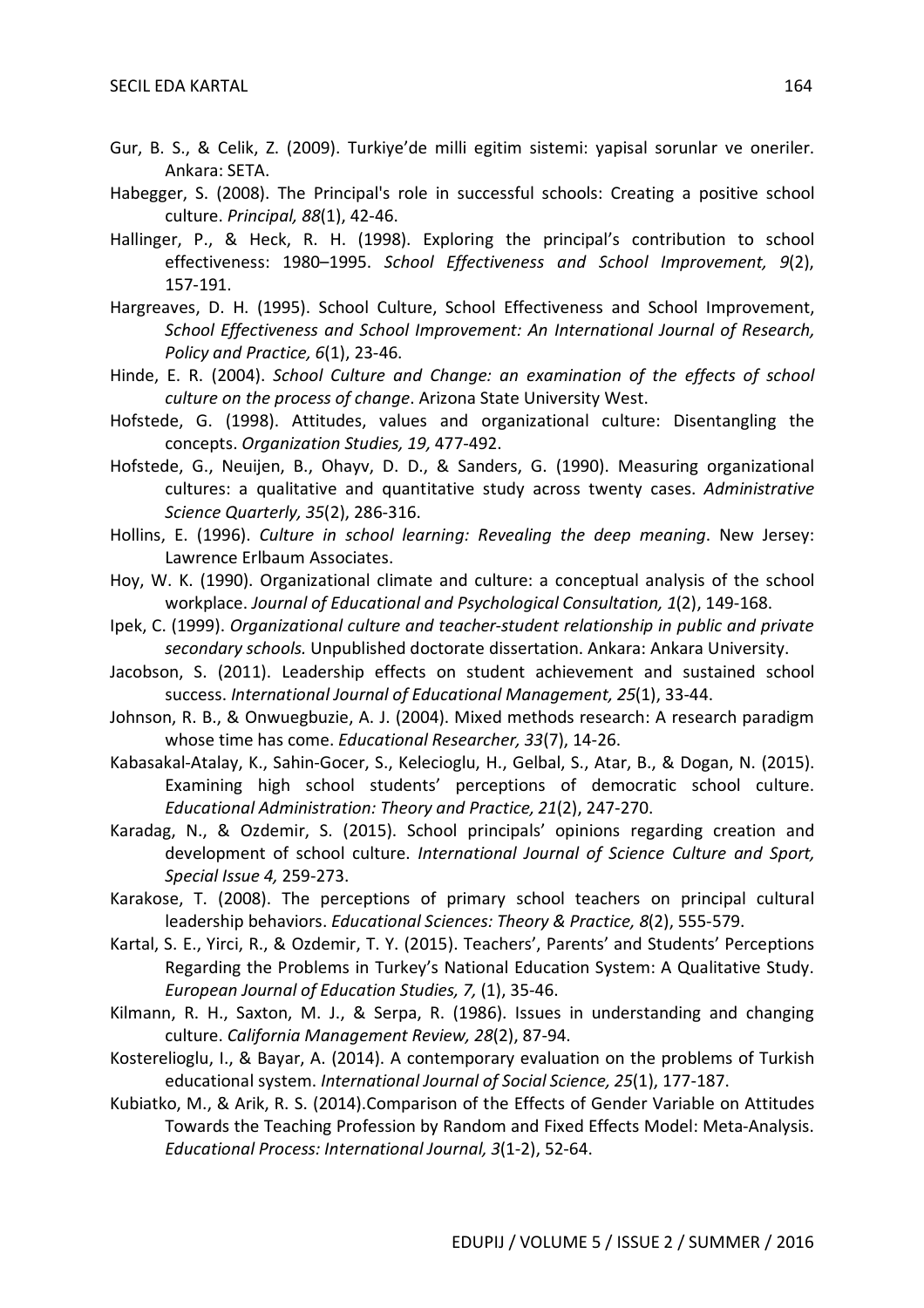- Leithwood, K., & Jantzi, D. (1990). Transformational leadership: How principals can help reform school cultures. *School effectiveness and School Improvement, 1*(4), 249-280.
- MacNeil, A. J., Prater, D. L., & Busch, S. (2009). The effects of school culture and climate on student achievement. *International Journal of Leadership in Education, 12*(1), 73-84.
- Merriam, S. B. (2013). *Nitel Arastirma Desen ve Uygulama Icin Bir Rehber* (Trans., S. Turan). Ankara: Nobel.
- Miles, M. B., & Huberman, A. M. (1994). *Qualitative Data Analysis*. London: Sage Publication.
- Ozdemir, A. (2006). Expected and observed behaviors of the school principles in the formation and public presentation of school culture. *Turk Egitim Bilimleri Dergisi, 4*(4), 411-433.
- Ozturk, Z., & Maral, S. (2015). The school culture predictor of organizational commitment of elementary and secondary vice (Yalova Sample). *Journal of Business Research-Turk, 7*(2), 63-86.
- Papadopoulou, V., & Yirci, R. (2013). Rethinking Decentralization in Education in terms of Administrative Problems. *Educational Process: International Journal, 2*(1-2), 7-18.
- Pawlas, G. E. (1997). Vision and school culture*. NASSP Bulletin, 81*(587), 118-120.
- Peterson, K. D., & Deal, T. E. (1998). How leaders influence the culture of schools. *Educational Leadership, 56,* 28-31.
- Peterson, K. D., & Deal, T. E. (2011). *The shaping school culture fieldbook*. San Francisco: John Wiley & Sons.
- Pulat, I. (2010). *The perceptions of teachers working for Denizli primary schools toward organizational culture and its importance*. Unpublished master's thesis. Denizli: Pamukkale University.
- Rashid, Z. A., Sambasivan, M., & Johari, J. (2003). The influence of corporate culture and organisational commitment on performance. *Journal of Management Development, 22,* 708-728.
- Schein, E. H. (2010). *Organizational culture and leadership*. San Francisco: John Wiley & Sons, Inc.
- Sezgin, F. (2010). Culture as a Predictor of Teachers' Organizational Commitment. *Education and Science*, *35*(156), 142-159.
- Simsek, A. (2014). *School administrators' perception of organizational culture.* Unpublished master's thesis. Burdur: Mehmet Akif Ersoy University.
- Simsek, A., & Babaoglan, E. (2015). School administrators' opinion about organizational culture. *Elementary Education Online, 14*(4), 1222-1240.
- Sisman, M. (2007). *Orgutler ve Kulturler.* Ankara: Pegem A.
- Stoll, L. (1998). School culture. *School Improvement Network's Bulletin, 9*, 9-14.
- Terzi, A. R. (2000). *Orgut Kulturu.* Ankara: Nobel.
- Tierney, W. G. (1988). Organizational culture in higher education: Defining the essentials. *The Journal of Higher Education, 59*(1), 2-21.
- Tsai, Y. (2011). Relationship between organizational culture, leadership behavior and job satisfaction. *BMC Health Services Research, 11,* 98-106.
- Turkmenoglu, G., & Bulbul, T. (2015). Reflections on the school culture of types of school administrators' appointments. *Mersin University Journal of the Faculty of Education, 11,* 2, n.p.
- Ustuner, M. (2004). Teacher training and current problems in the past to the present Turkish education system*. Inonu Universitesi Egitim Fakultesi Dergisi, 5*(7), 63-82.